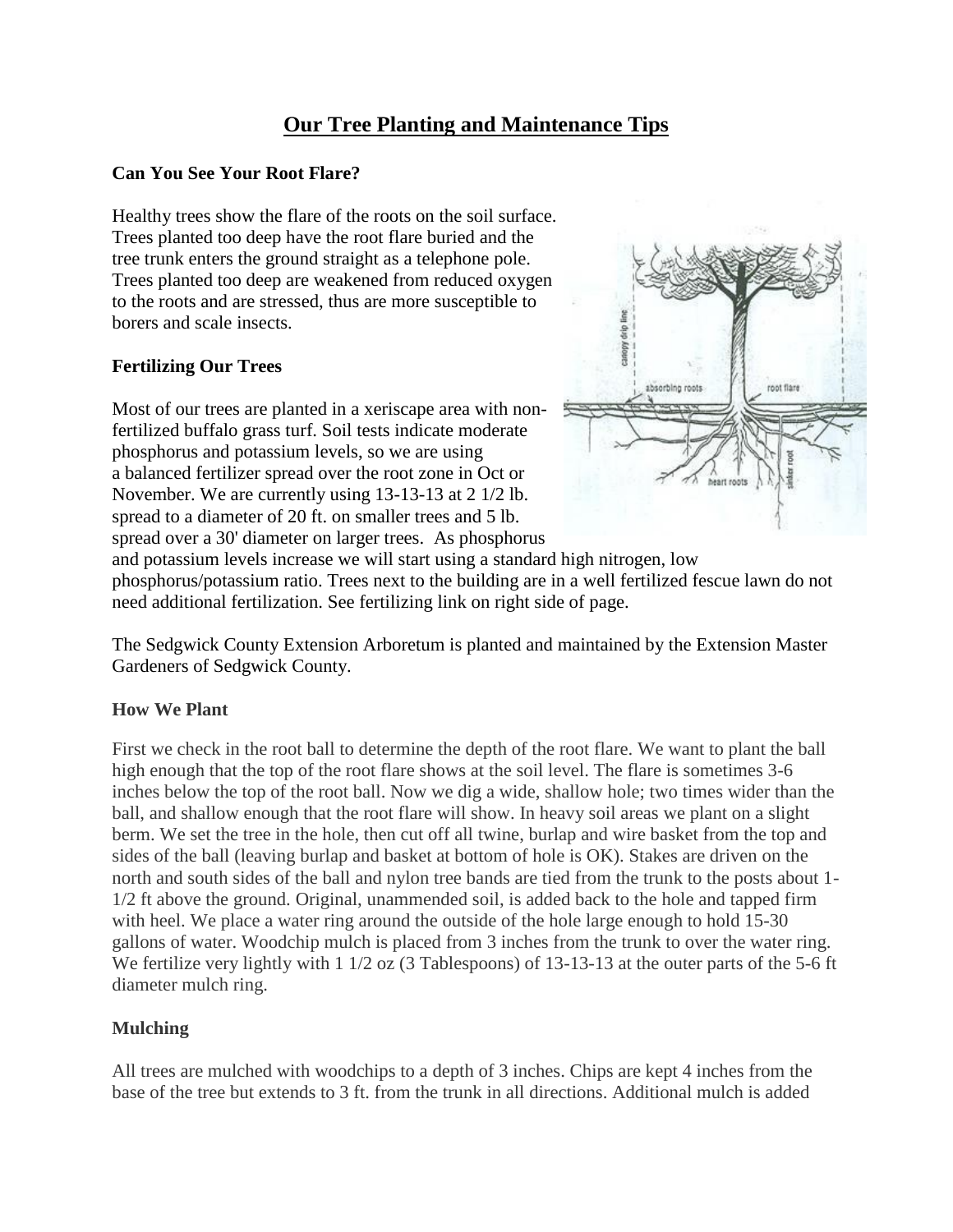yearly to maintain the 2" mulch. As trees grow, the mulch is extended to the dripline of low spreading and weeping trees such as some of the crabapples.

#### **Where We Plant**

We look up first. Only those maturing under 20' go under or near utility lines. Our site ranges in pH from 6.2-8.2 and species are planted according to pH tolerances. Those preferring moist sites are planted in beds or in low drainage areas. Most are planted at spacings to allow them to grow to specimen size, though some will grow together as clump forms. We will start adding understory trees as shade develops.

## **Pruning**

The only pruning at planting is to remove dead or broken branches. In the second season and following seasons, crossing and competing branches are removed to create a strong branch structure. Low branches are left (removed no higher than 1/3 of tree height) to help develop a tapered strong trunk. Dead and broken branches are removed at any time. Major heavy pruning is done only in January through early July. Light pruning, is done regularly throughout the season to keep plants looking at their best. **All pruning is done to maintain the natural habit of that species/variety.** Branches are cut back to the branch collar without leaving stubs.

#### **Watering**

All new trees are watered in to fill the water ring (at least 15-30 gallons). The first 2-3years, 14 gallon "Gator" bags are placed around the young trees during summer months, and are watered weekly when needed. Established trees in our buffalograss/xeriscape area are watered, during summer months with drip irrigation that is placed under the mulch at the edge of the mulch rings. They are watered to reduce stress, but not enough for optimum growth.

## **Staking**

Most research points to not staking young trees since the blowing in the wind increases trunk strength. Since we are on an exposed windy site, we do stake some young trees for the first 1-2 years, until anchor roots have established. Steel posts are set on the north and south side of the trees and the fabric bands wrap around the trunk as low as possible. The goal is to keep the roots from shifting, while allowing the trunk to sway in the wind.

## **Tree Selection**

Trees are selected for hardiness to zone 6b, alkaline soils, wind tolerance, strong branches, disease resistance and for use in a xeriscape setting. Our plant list started with the recommended lists from K-State Extension and have expanded with recommended plants by our Extension Specialists, Community Foresters, and local industry recommendations. We prefer planting ball & burlap or bareroot trees.